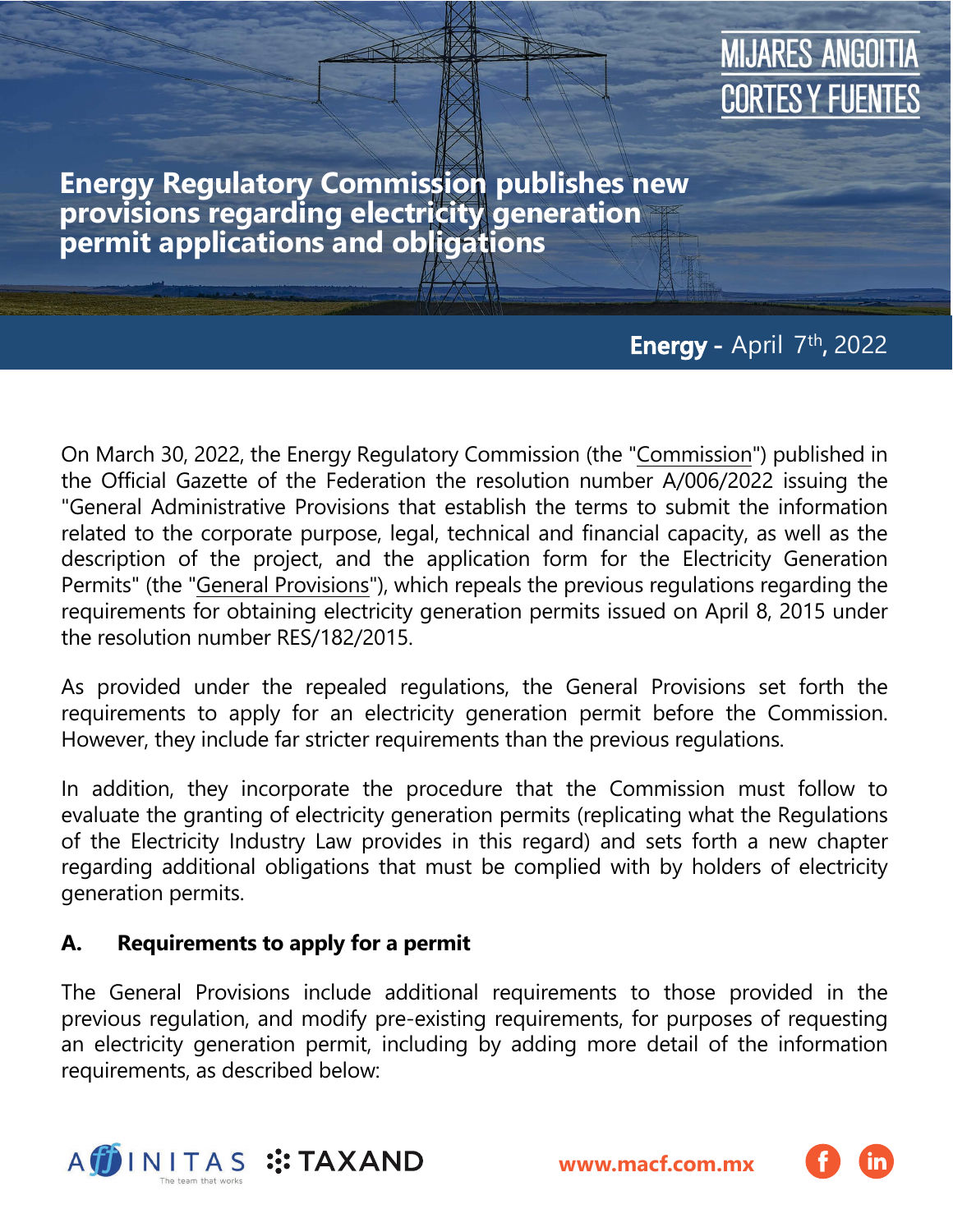**1. Project Schedule.-** With respect to the requirement to provide a project schedule for the project in question, the General Provisions require more detail of the different stages, as described next:

- a. Development activities: activities necessary to start construction, including obtainment of governmental permits.
- b. Pre-construction: preliminary activities related to civil engineering, design and procurement.
- c. Construction: construction and installation of the plant period, detailing civil, electrical and mechanical works, as well as works related to evacuation lines and substations.
- d. Performance Tests: pre-operative and operation tests in accordance with the Interconnection and Connection Manual.
- e. Commercial operation: date as of which the National Center for Energy Control issues the Declaration of Commercial Operation of the Power Plant.

Particularly item "e." above entails a change in relation to the previous requirements, as market and CRE's practice was that for purposes of the energy generation permit, the power plant would be deemed in commercial operation when it started testing, and the start of this stage was not subject to compliance before the National Center for Energy Control of all requirements to operate in the Wholesale Electricity Market.

**2. Corporate Structure.-** An applicant of an electricity generation permit must provide a series of requirements related to its capital stock structure, such as, among others:

- a. Diagram of the shareholding structure of the applicant.
- b. The name of each direct and indirect partner, party, associate or shareholder, up to the level of natural persons, as well as their tax identification registry showing that each of the partners or shareholders has a Mexican taxpayers identification number.



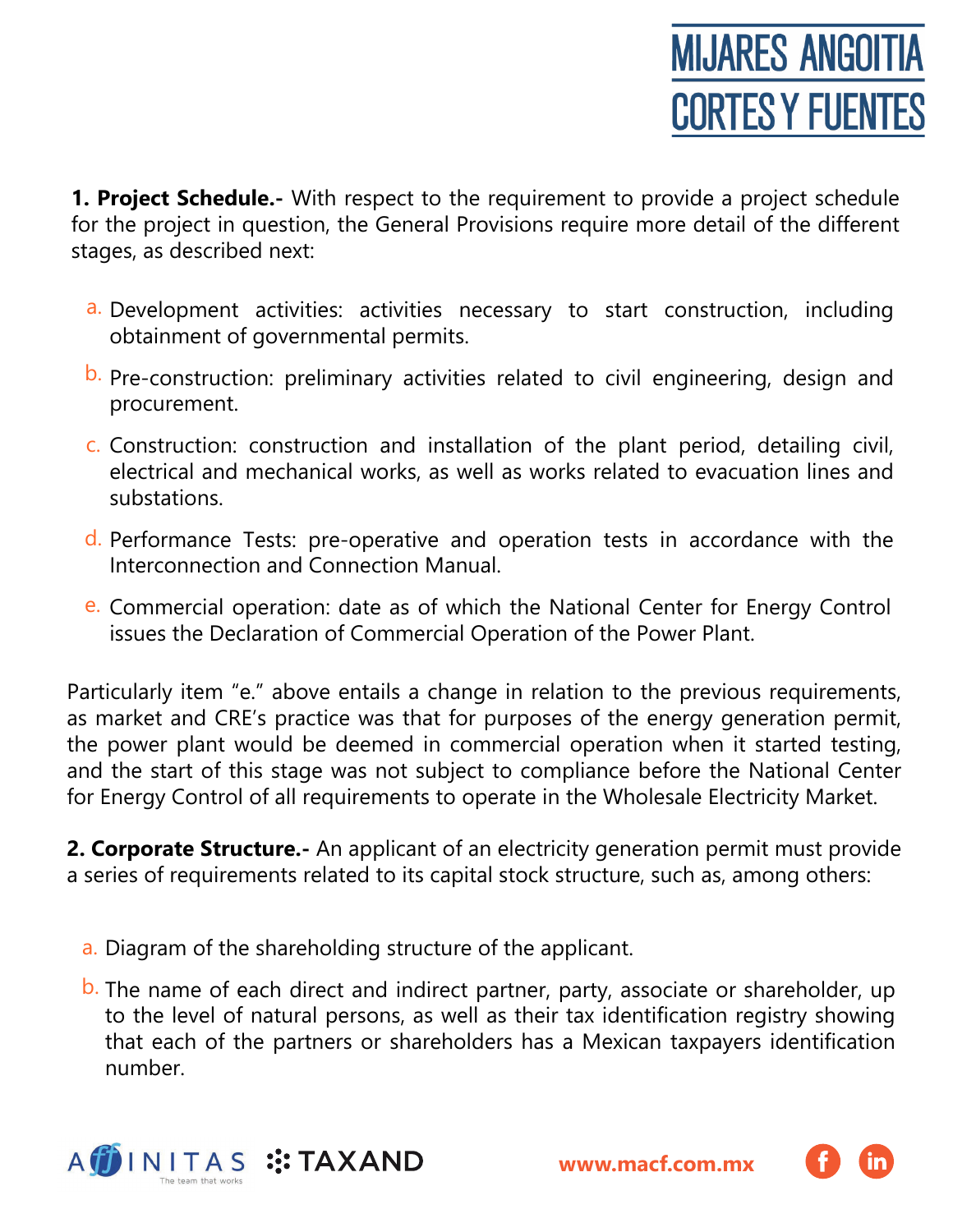

- c. A description of the several types of shares or equity quotas of the applicant and the participation percentages thereof.
- d. If the applicant does not have any link with another company and does not have any other type of permit, it must attest it in writing or indicate what other permits in the sector the applicant and its partners or shareholders have, also indicating the economic interest group to which it belongs, other types of control and relationships between partners, shareholders or associates. Finally, if the participant's shares have been conveyed to a trust or the financing of the power plant is through a trust, the information of the parties and characteristics of such trust agreement must be provided, including a copy of such agreement.

Regarding item "b." above, it must be noted that the General Provisions do not include an express exception regarding foreign partners or shareholders who do not have a permanent establishment for tax purposes in Mexico, and thus, do not have a Mexican taxpayers identification number.

**3. Project characteristics.-** The description of the project must contain, among others, the following:

- a Location, installed capacity, type of classification under which it will be interconnected to the National Electric System and interconnection studies (in the name of the applicant).
- b. Type of technology (providing technical data sheets of the equipment associated with the generation) and when applicable, the primary and secondary fuel, their calorific value, consumption, cost, data of the supplier and transporter or distributor of such fuels, if applicable, as well as their current permit granted by the Commission, in addition to the documents to demonstrate that the activities are carried out under strict legal separation.
- c. In case of having a storage system, details of such system.

**4. Financial capacity.-** Regarding the applicant's financial capacity, the following must be provided:



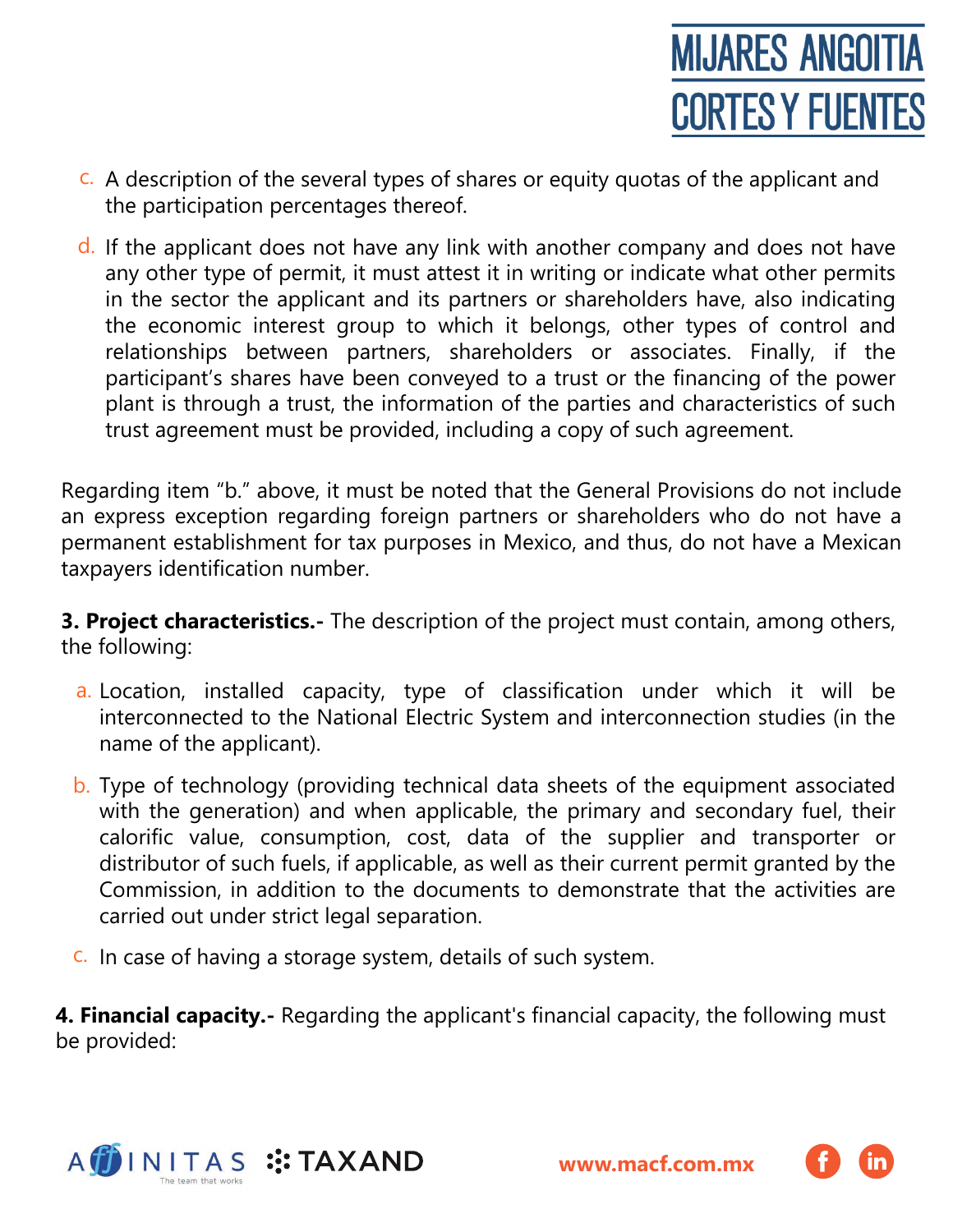

- a. Detailed business plan that includes the amount of the investment with a breakdown of development, construction, operation and maintenance costs, internal rate of return, capital flows, total projected income, and financing amounts and interest rate.
- b. Proof of the financial capacity of the applicant or of the business group to which it belongs, by means of a financing program containing a general financing plan, general description of capital contributions and/or general description of the financing credit plan, as well as audited financial statements for at least the two years prior to the date of application for the permit and letters of intent.

With respect to item "b." above, it should be noted that there is no express exception to submit audited financial statements for the last two years for newly incorporated special purpose vehicles.

**5. Technical capacity.-** The applicant must accredit, directly or through its corporate group, that it has technical resources and materials of its own or contracted with third parties to carry out the different stages of the project, as well as experience in the design, construction and operation of generation projects with similar characteristics to the object of the permit.

In this case, there is no exception for isolated supply projects where the holder of the permit must be the end user or an affiliate within its corporate group.

**6. Isolated supply.-** For isolated supply projects, permits will be of a specific nature and only for generation purposes when an interconnection contract is not required. For the description of own needs, the application must detail, in addition to the other applicable requirements, the following:

- a. The type of supplier for energy shortages, if applicable.
- b. Information of the load panels and the load centers.
- c. Single-line diagram.

The limitation above regarding not requiring an interconnection agreement aligns with the recent amendment to the regulations in matters of isolated supply (for more information, access our client alert [here\)](https://macf.com.mx/Energy-Regulatory-Commission-modifies-isolated-supply-regulations).



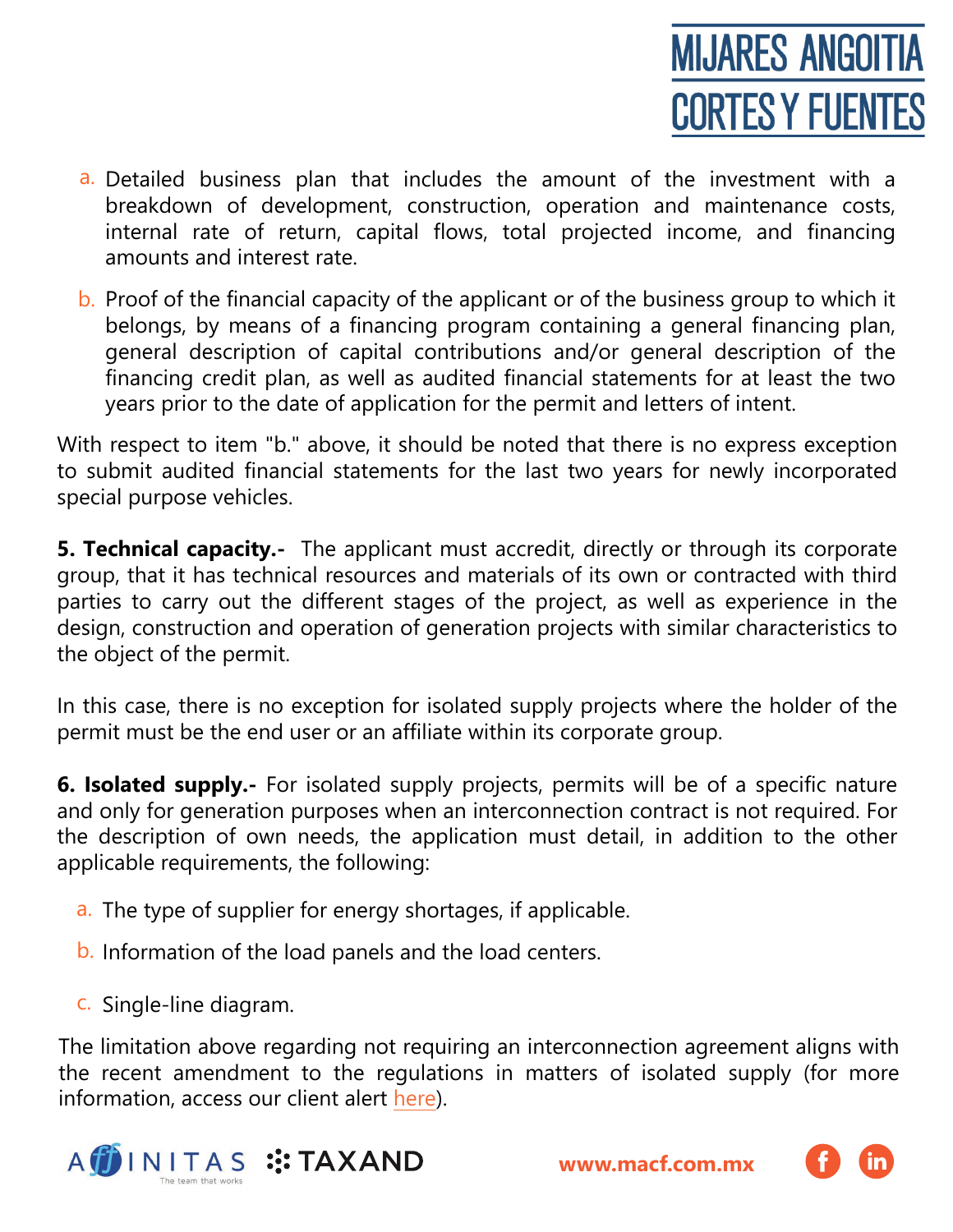# **MIJARES ANGOITIA CORTES Y FUENTES**

#### **B. Permitholders' obligations**

As mentioned above, the General Provisions include a new chapter relating to obligations borne by permit holders, including the following:

- 1. Delivering to the Commission every 60 business days, progress reports of the different stages of the project schedule, including right of way agreements and photos.
- 2. Communicate to the Commission the commercial operation of the power plant within 15 business days, which must coincide with the project schedule and the Declaration of Commercial Operation issued by the National Center of Energy Control.
- 3. Once the project starts operations, provide to the Commission information that support the amount of the investment actually made.
- 4. Provide the contracts entered between the permit holder and the fuel suppliers, transporters or distributors, as well as all those documents that demonstrate the possible commercial alliance between them.
- 5. Report to CRE the results of the performance tests once this stage concludes.
- 6. Within 90 business days following the granting of the permit, submit to the Commission certain documentation related to due control within the organization, including organization and procedures manual, code of conduct, periodic control and surveillance procedures, and human resources and nondiscrimination policies.
- $\overline{7}$ . Report to the Commission of any changes in the shareholding structure or business plan must be informed to CRE.

For more detail, the General Provisions may be consulted [here.](https://mcusercontent.com/c8423de7574c3e6eeac8f9f32/files/3122d0d3-0ac3-209a-44f4-80357a741585/DOF_Diario_Oficial_de_la_Federaci%C3%B3n.pdf)

The General Provisions became effective the day after their publication. However, applications for energy generation permits that were in process prior to such entry into force will be processed in accordance with the previous regulation.